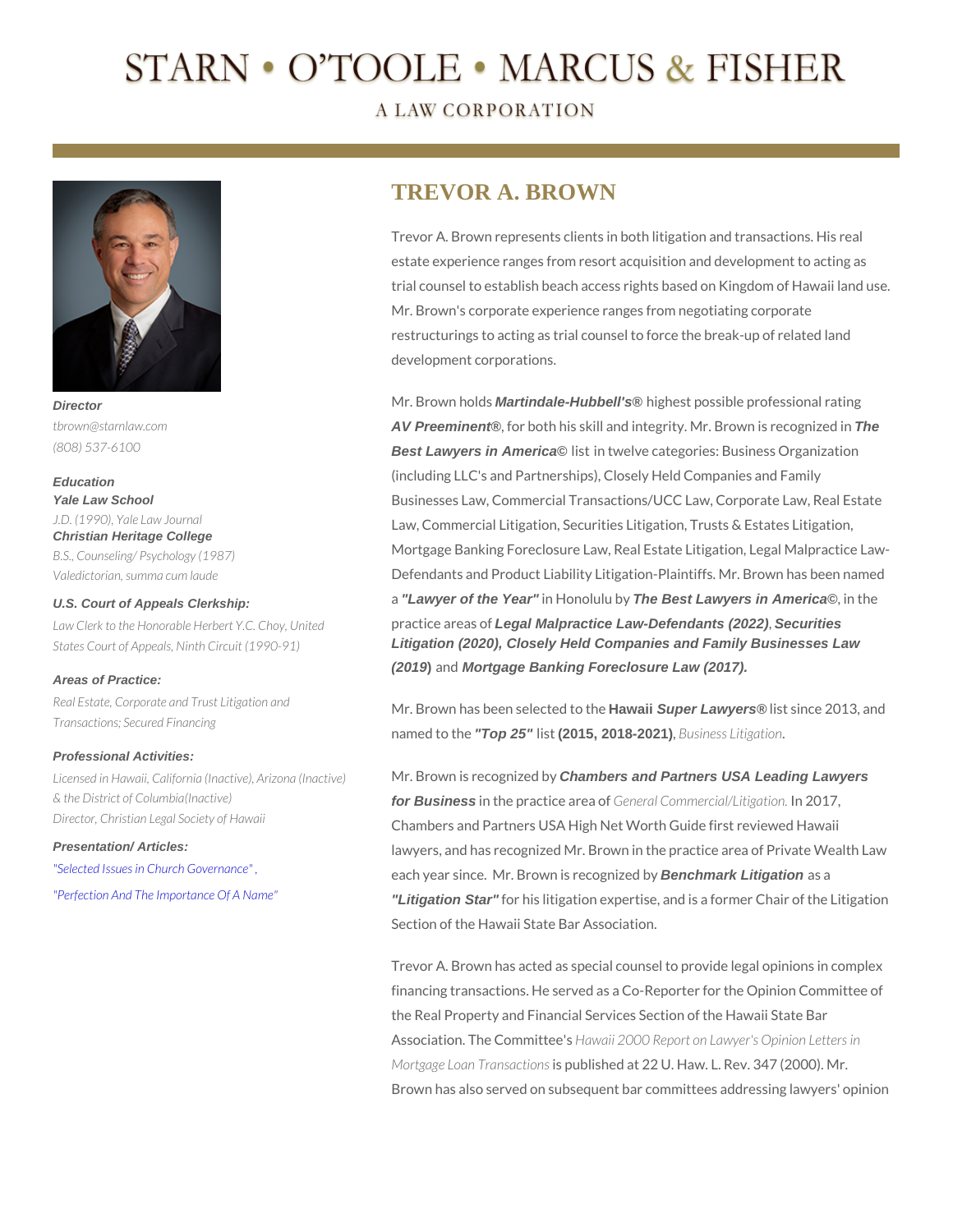letters. Mr. Brown lives in Kaimuki with his wife and three children.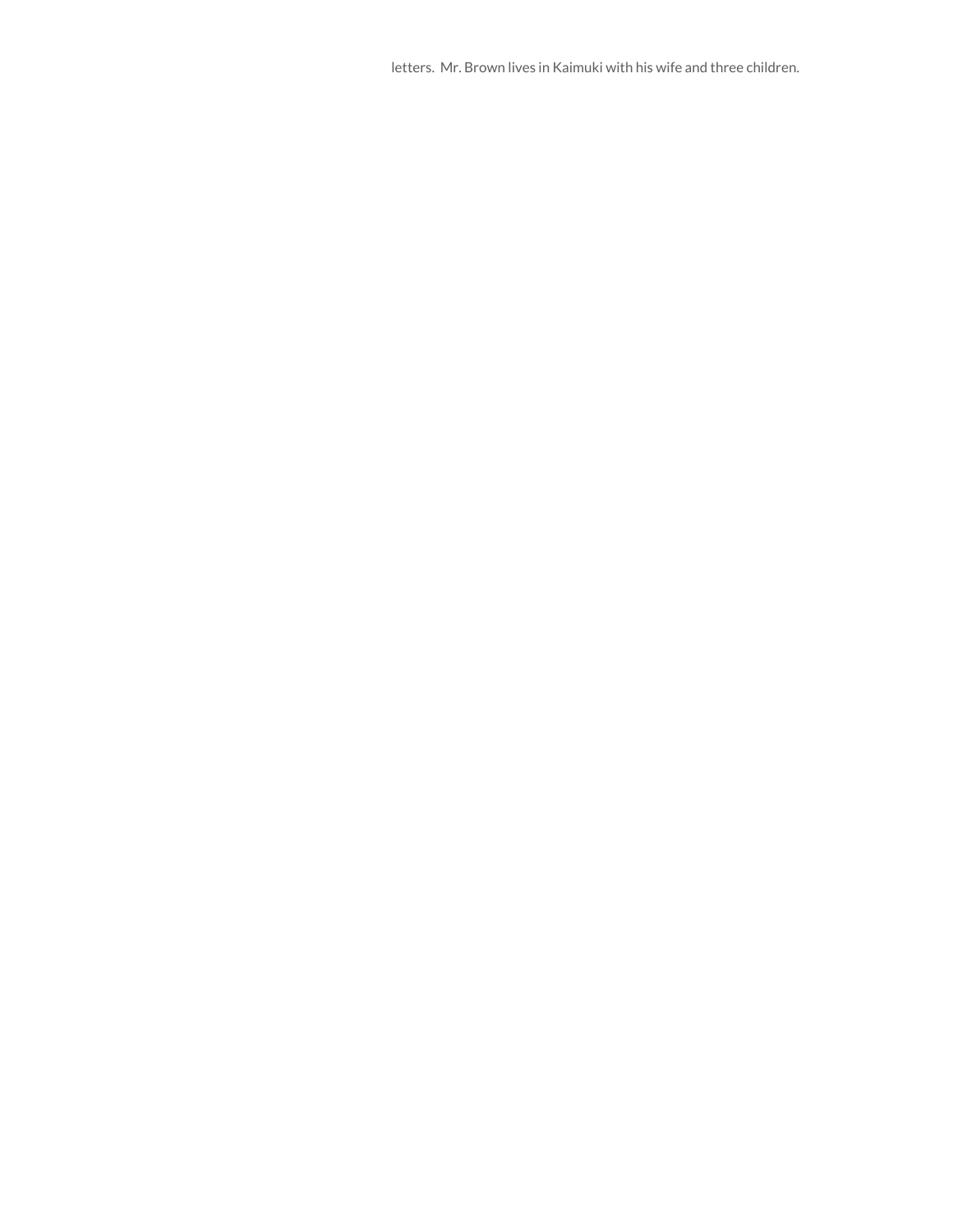## **What People Say About Mr. Brown:**

*Trevor Brown is characterized by peers as having "an analytical mind that is on a different level." Clients echo this praise, calling Brown "meticulous" and "extremely quick with his response time."*

*Benchmark Litigation Comment*

*Trevor Brown is popular with clients, with one commenting: "He is the most detailed, organized attorney I have ever used. You know he is giving you 100% when working on your case." He is notably experienced in trustee compensation and shareholder disputes. A source notes: "He is one of the most talented strategic thinkers I've met in years, and stands out in a room of the local elite. He routinely comes up with thoughts that are the next step."*

*Chambers and Partners USA, Leading Lawyers for Business Comment*

*Trevor Brown handles a wide range of transactional and disputes work, including a significant caseload of trusts litigation matters. "He is a very cerebral lawyer and a tireless advocate for his clients," enthuses one source, adding: "He is extremely creative in arriving at legal solutions and thinks outside of the box. He will wake up at 2am with a brainwave and have solved the case. What a hero! His tireless effort and non-stop work is amazing. He is a tremendous talent."*

*Chambers and Partners USA, High Net Worth Guide Comment* 

*"My experience with Starn O'Toole Marcus & Fisher has been very satisfying for several reasons: 1) they have high ethical standards; 2) they network with a wide range of highly regarded attorneys and other professionals; 3) they are responsive and communicate well; 4) they manage legal fees well."*

*Calvin Takara, Associate Pastor, Kaimuki Christian Church*

*"Trevor Brown divides his practice between litigation and transactional matters. In the litigation sphere, he possesses considerable experience in real estate disputes, as well as securities and trusts and estates cases. Market sources praise him as "very knowledgeable," noting that "he does excellent work. He's talented, smart and hard-working." Chambers and Partners USA Leading Lawyers for Business, General Commercial Litigation*

*Trevor Brown is best known for trusts litigation. "He is strategic-minded and thoughtful," says an interviewee; "he is very approachable and enjoys discussing matters with clients and counsel." Another source enthuses: "He is creative and dogged in his determination. His case theory is impeccable; he doesn't leave a stone unturned. His strategic thinking is one of his strengths. If he is on the other side we think, 'son of a gun, we're going to have to work hard'. He's a force to be reckoned with."*

*Chambers and Partners USA, High Net Worth Guide Comment*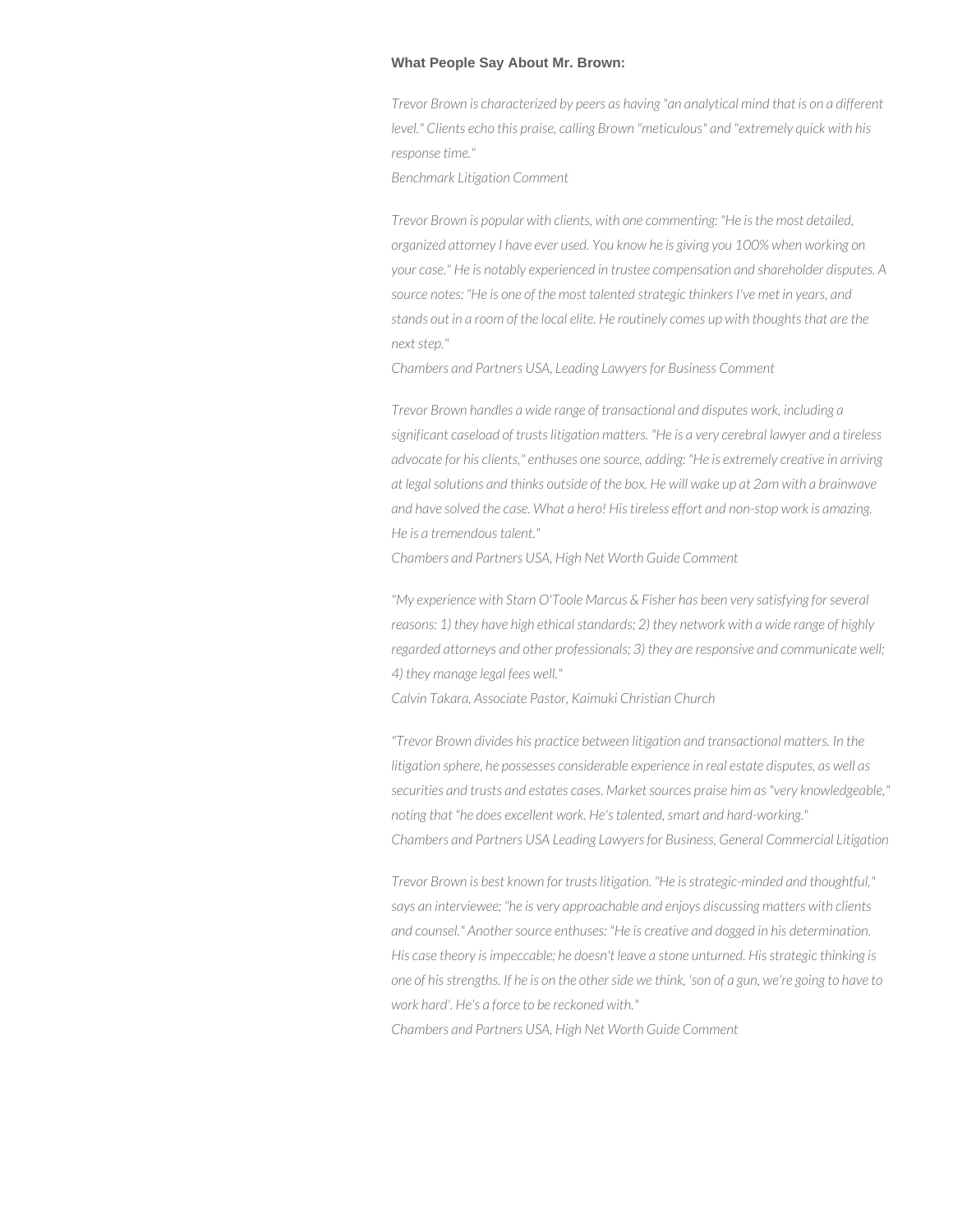*"Trevor Brown is known for his litigation work," according to a source. "He knows the trust litigation area," says another interviewee, adding: "He is a very deep thinker and good litigator. He truly digs in, Trevor is the type of guy who does not stop thinking about a case, and is creative about thinking about solutions." Chambers and Partners, High Net Worth Guide Comment*

*"He is a very creative thinker,"* observes a source, adding: *"He is dogged, tireless and always wants to win, but is still very ethical and even-handed. He is truly a gentleman's lawyer and an outstanding practitioner." Chambers and Partners, High Net Worth Guide Comment*

*"a very smart guy, very detail-oriented". Chambers and Partners, High Net Worth Guide Comment*

### **Some examples of Mr. Brown's work include:**

**Real Estate Litigation.** Acting as trial counsel to establish easement rights for beach access, including presenting testimony and arguments related to use of property dating back to the Kingdom of Hawaii. Cancelling a fraudulent deed arising out of an international murder and theft scheme that was the subject of national press coverage.

**Complex Contract/Corporate Litigation**. Acting as trial counsel to enforce contracts, obtain control, and ultimately force the break-up of a group of related corporations in the land subdivision business.

**Trust Litigation/Advice**. Defending a trustee of a large land-holding trust from claims of alleged self-dealing and misconduct. Serving as lead litigation counsel in probate and circuit court to take control of a trust and related corporate entities. Garnishing assets held in a trust and obtaining court rulings disregarding the trust as a barrier to collection. Representing beneficiaries and trustees in separate cases involving the distribution of assets, violation of a health and maintenance clause, and competency. Advising a trustee regarding trust real estate and business operations, and obtaining court direction and approval as needed. Structuring opaque ownership of real estate to address personal safety concerns.

**Fraudulent Transfer Litigation**. In separate cases, both prosecuting and defending fraudulent transfer claims involving multi-million dollar international transactions, including seizing local and foreign assets.

**Development Litigation**. Defending development rights against constitutional and statutory challenges to allow the construction of a large Waikiki Hotel. Presenting lay and expert testimony in a contested proceeding before a neighbor island Planning Commission to restrict shopping center development with adverse effects on client's existing center. Challenging permitting protocols for